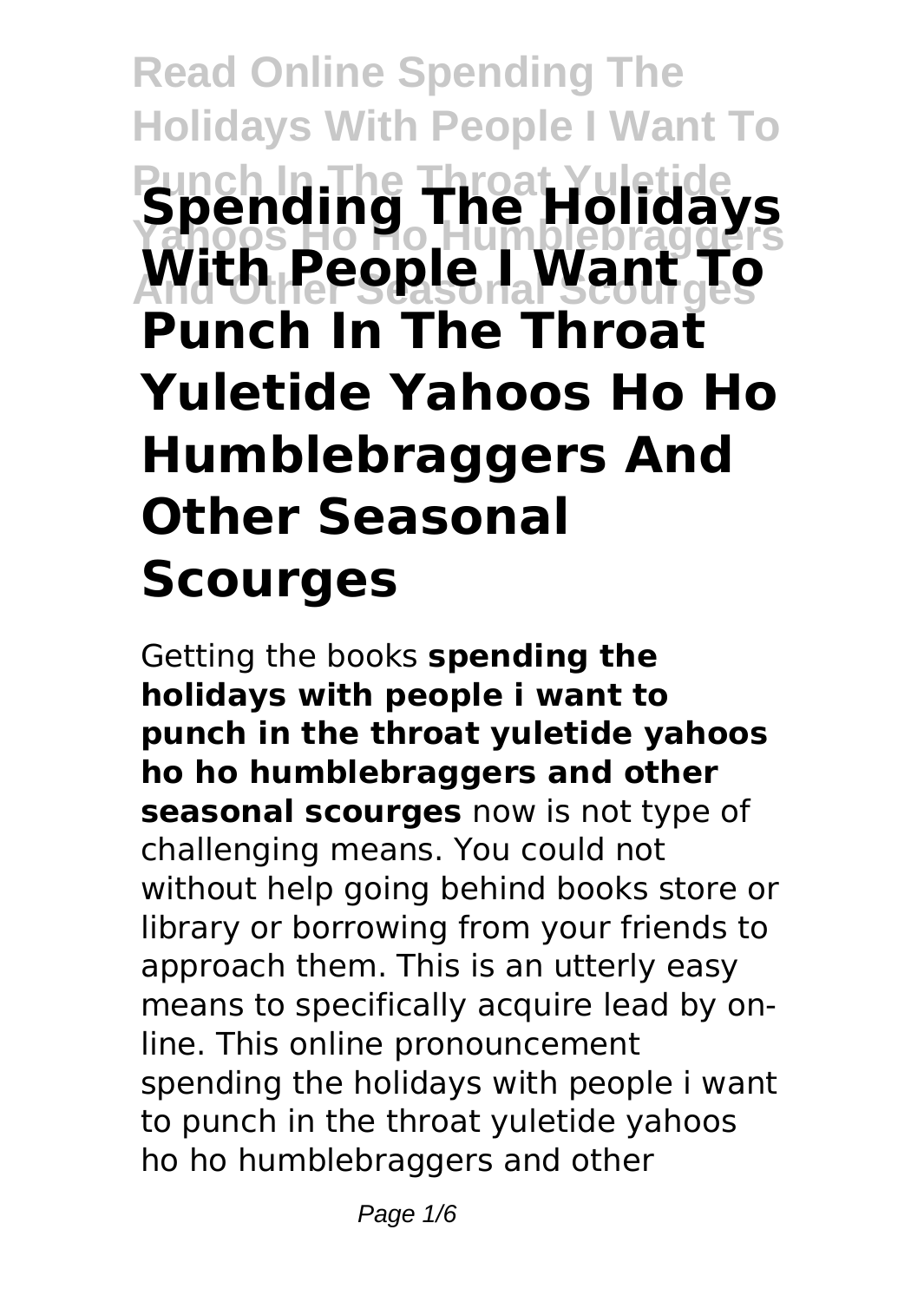**Read Online Spending The Holidays With People I Want To** seasonal scourges can be one of the<sup>e</sup> **Yoptions to accompany you taking into rs Account having new time. Scourges** 

It will not waste your time. agree to me, the e-book will no question sky you further event to read. Just invest little get older to retrieve this on-line broadcast **spending the holidays with people i want to punch in the throat yuletide yahoos ho ho humblebraggers and other seasonal scourges** as well as review them wherever you are now.

Wikibooks is an open collection of (mostly) textbooks. Subjects range from Computing to Languages to Science; you can see all that Wikibooks has to offer in Books by Subject. Be sure to check out the Featured Books section, which highlights free books that the Wikibooks community at large believes to be "the best of what Wikibooks has to offer, and should inspire people to improve the quality of other books."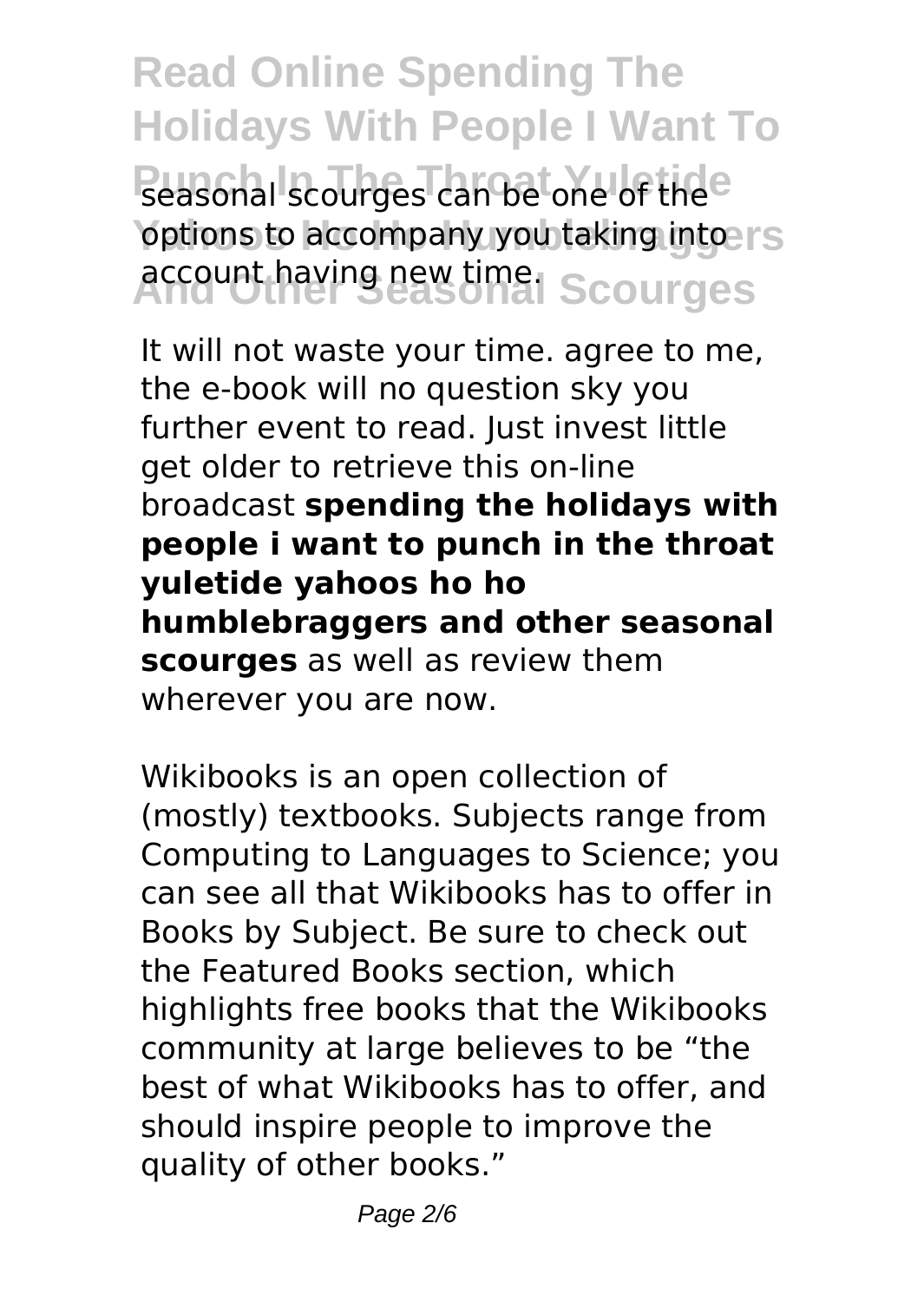## **Read Online Spending The Holidays With People I Want To Punch In The Throat Yuletide**

**Spending The Holidays With Peoples And Other Seasonal Scourges** travel, clothes and gardening increased Households' spending on holidays, in May, on top of rising everyday living costs, according to data from a building society. Nationwide Building Society ...

### **Households spending more on holidays, clothes and gardening, says ...**

Households' spending on holidays, travel, clothes and gardening increased in May, on top of rising everyday living costs, according to data from a building society. Nationwide Building Society ...

### **Households spending more on holidays, clothes and gardening, says ...**

Just 21% plan to reduce spending on gym memberships. More than two-thirds of consumers (69%) say they would try to save money on eating at restaurants or ordering takeaways, while 60% said they ...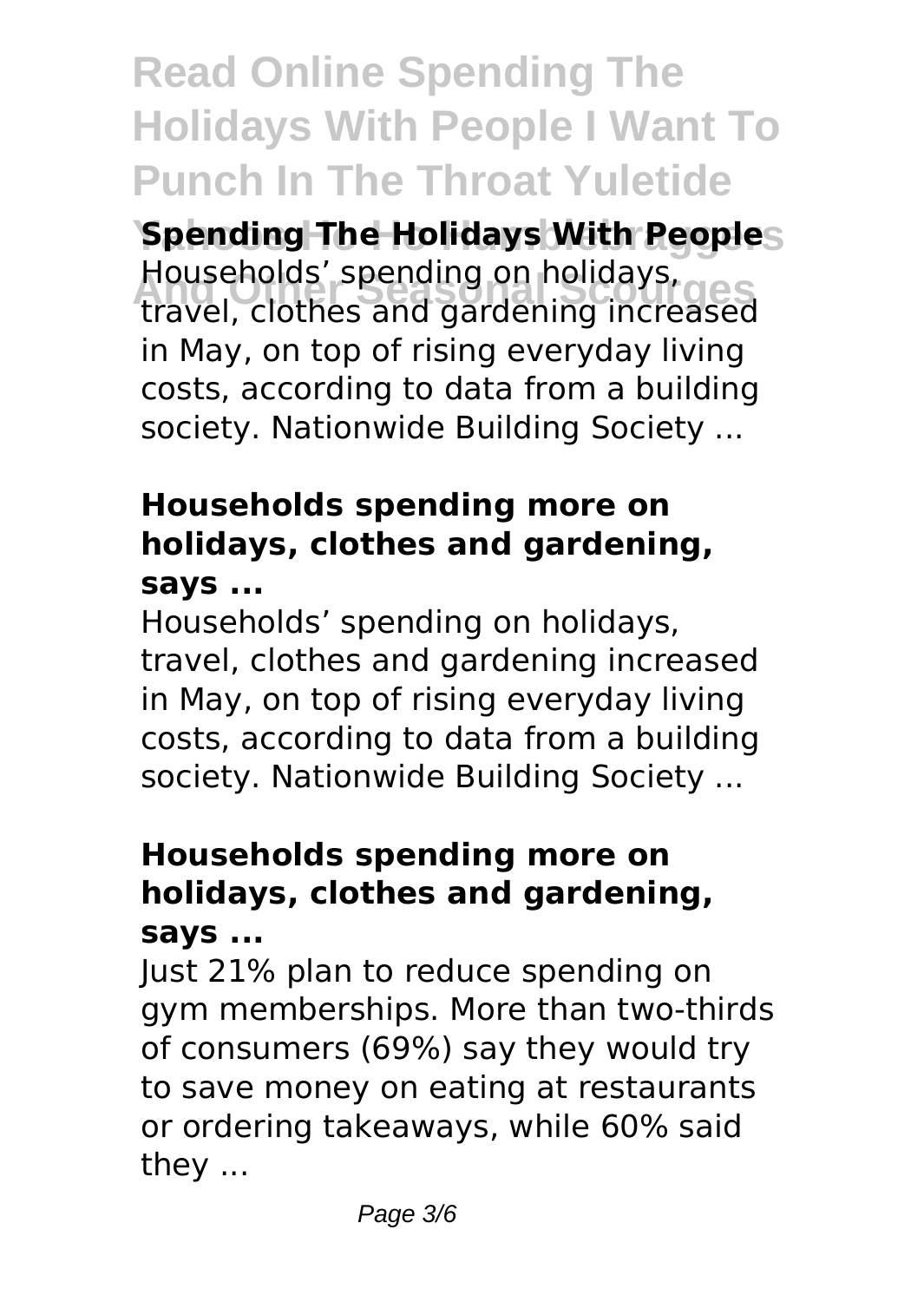## **Read Online Spending The Holidays With People I Want To Punch In The Throat Yuletide**

**What people are cutting back on, ers And what they are still spending**<br>Co-board spending money amount On-board spending money amount shown of £740 per cabin is based on two adults sharing the lowest grade of Sea view cabin available on cruise A305A. The amount shown is per cabin based on two people sharing the lowest grade of cabin available within the applicable cabin type, and varies by cabin, cruise duration and date. Applicable to new Select Price bookings made by 22 August 2022 on ...

#### **Extra on-board spending money | P&O Cruises**

A growing number of people are having to change their spending habits and financial decisions amid the ongoing cost of living crisis. According to a new report from Scottish Widows, more than a third (35%) of Brits are planning to cut back on non-essential leisure activities and holiday spending, while nearly a quarter (24%) have already dipped into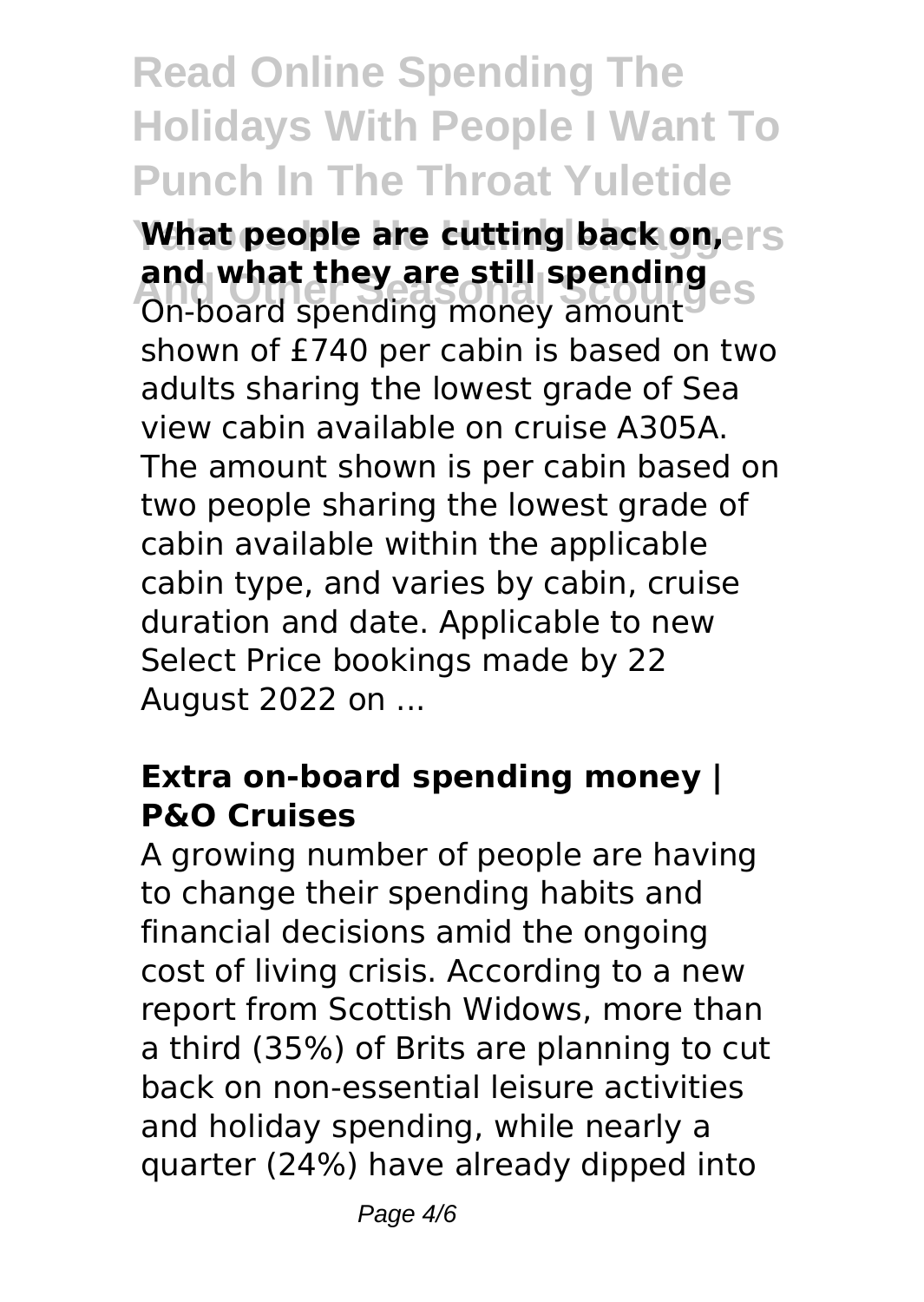**Read Online Spending The Holidays With People I Want To** their savings. he Throat Yuletide **Yahoos Ho Ho Humblebraggers And Other Seasonal Scourges holidays and using up savings Cost of living: Brits cutting back on** With over €15 million more spent on airline travel in May than the month before, airline travel spending has seen a 268% increase when compared to May 2021 and a 1,102% increase when compared to ...

### **Irish people can't leave quick enough as airline spending soars but ...**

Much of reduced spending across all income groups was due to households not travelling abroad. Spending on international holidays (including accommodation, travel and food) accounted for half of reduced spending on average in the highest income households. Among lower income households, travel abroad accounted for a third of reduced spending.

### **Weekly household spending fell by**

Page 5/6